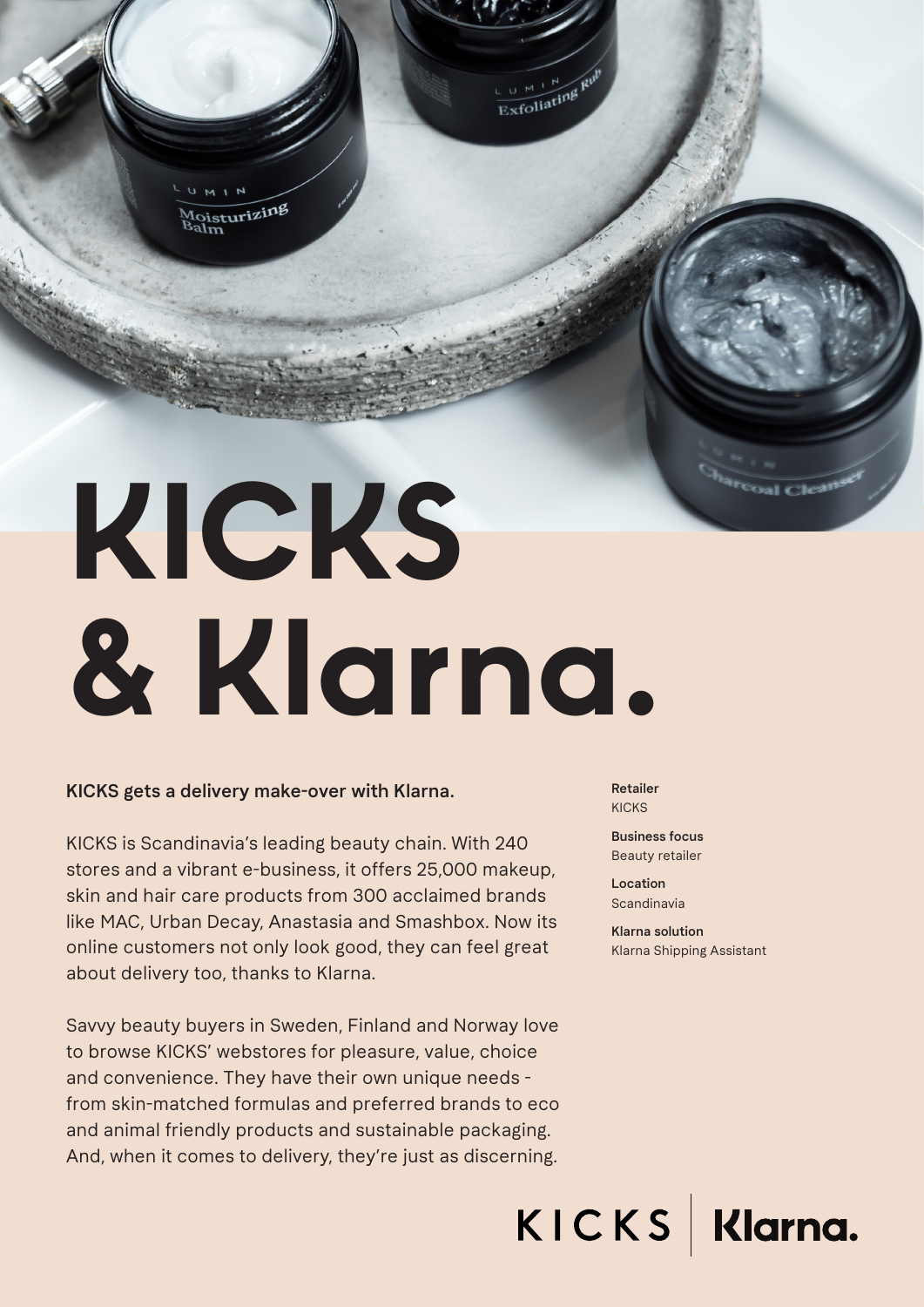### **Challenge**

No matter how engaging the website or popular the products, shipping issues can soon turn shoppers off at the checkout. This includes long lead times, slow delivery, poor choice, and high costs. Some studies suggest it causes 3 in 4 consumers to abandon their carts (77%) and prevents more than half (58%) returning to a retailer<sup>1</sup>.

Yousef Rouholamin, Development Lead at KICKS, explains, "When it comes to making or breaking a sale, shipping is often a deciding factor. If the options aren't right, shoppers will ditch their baskets and go elsewhere. However, many ecommerce systems struggle to keep pace with changing delivery landscapes. New services are often admin-heavy, costly and hard to integrate."

1 Big Commerce

#### Solution

KICKS wanted an easy to implement, simple solution that put its customers in control, with lots of shipping choice and a seamless UX from shipping and tracking to returns. It was already using Klarna's Checkout V.3 (KCO) to give customers new ways to manage cash flow and to see goods before buying. This service also offers Shipping Assistant, a dynamic delivery management solution that supports any delivery method, on any device, in any market.

"Klarna Shipping Assistant was a low-effort, highvalue solution to our delivery dilemma. It was a real win for KICKS" says Yousef. "It gave us all the functionality and flexibility we needed, allowing us to roll-out services fast and maintain a great UX. But the real beauty was that we could switch it on instantly, using the same platform to manage both our payment and delivery services. Integration was really easy and hassle-free."



With Klarna Shipping Assistant, delivery options are presented neatly inside the KCO i-frame, making the checkout even faster, and displaying whatever shipping logic the merchant has configured in-house or with 3rd party suppliers. For customers, it's just as easy. Delivery options are updated in real-time based on their address. After their purchase, customers can track deliveries in real-time using the Klarna app, which they can also use to record any returns. This reduces customer service errands, saving retailers precious time and resources.

## "Klarna Shipping Assistant was a loweffort, high-value solution to our delivery dilemma. It was a real win for KICKS."

- Yousef Rouholamin, Development Lead at KICKS